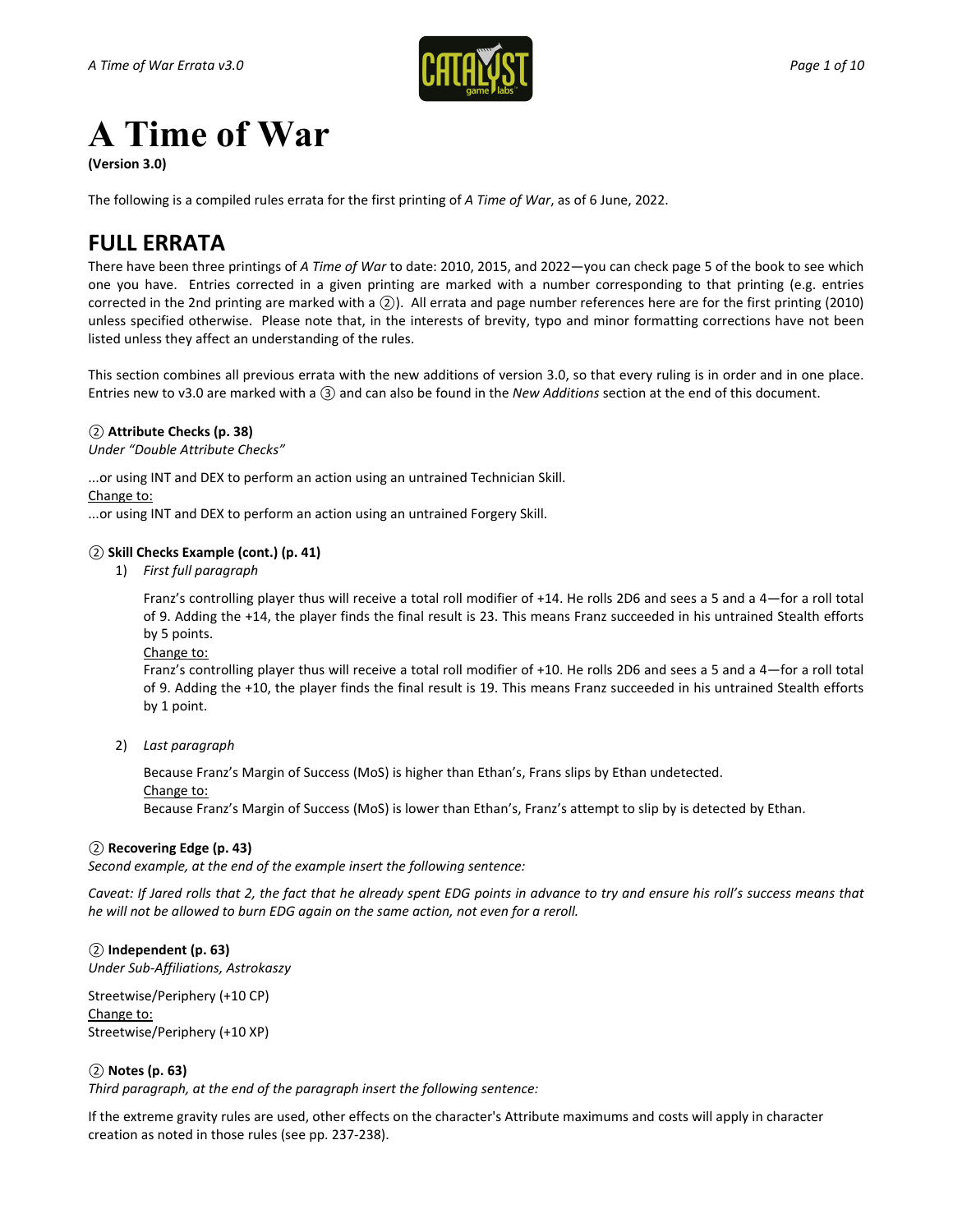

## *②* **Notes (p. 73)**

*Under "Military Schools", "Military Academy"*

Add "Pilot/WarShip" to the list of available skills under the Special field.

## *②* **Fast Learner (p. 117)**

#### *First paragraph, second sentence*

Fast Learner reduces the experience cost for Skills by 10 percent, both during character generation (see p. 85) and Skill advancement (see p. 333).

#### Change to:

Fast Learner reduces the experience cost for Skills by 20 percent, both during character generation (see p. 85) and Skill advancement (see p. 333).

#### *②* **Gremlins (p. 118)**

*Second paragraph, first sentence*

A character with this Trait is so bad with machines that even his attempts to understand technological systems seem to bog down on the intellectual level, resulting in a 10 percent increase to the XP costs for raising or purchasing any Technician Skill. Change to:

A character with this Trait is so bad with machines that even his attempts to understand technological systems seem to bog down on the intellectual level, resulting in a 10 percent increase to the XP costs for raising or purchasing any Technician Skill after character creation.

#### *②* **Slow Learner (p. 126)**

#### *First paragraph, second sentence*

Slow Learner increases the experience cost for Skills by 10 percent during character generation (see p. 85) and Skill advancement (see p. 333).

Change to:

Slow Learner increases the experience cost for Skills by 20 percent during character generation (see p. 85) and Skill advancement (see p. 333).

#### *②* **Tech Empathy (p. 126)**

#### *First paragraph, second sentence*

A character with this Trait can grasp the concept of operating technological systems faster than others, resulting in a 10 percent decrease to the XP costs for raising or purchasing any Technician Skill.

#### Change to:

A character with this Trait can grasp the concept of operating technological systems faster than others, resulting in a 10 percent decrease to the XP costs for raising or purchasing any Technician Skill after character creation.

#### *②* **Light Units Table (p. 135)**

- 1) Change "CPK-6 "Copper" SecurityMech [25]" to "CPK-65 Copper SecurityMech [25]"
- 2) Change "WI-DM DemolitonMech [35]" to "DemolitionMech [35]"
- 3) Change "SC Powerman LoarderMech [35]" to "SC Powerman HaulerMech [35]"
- 4) Change "CON-7 "Carbine" ConstructionMech [30]" to "CON-7 Carbine ConstructionMech [30]"
- 5) Change "KIC-3 Harvester Ant [20]" to "KIC-3 Harvester Ant AgroMech [20]"
- 6) Change "HVR-99 Harvester [30]" to "HVR-99 Harvester AgroMech [30]"
- 7) Change "GM-3A "Pompei" FireMech [15]" to "GM-3A Pompier FireMech [15]"
- 8) Change "MR-8C Marco [30]" to "MR-8C Marco ExplorerMech [30]"

#### *②* **Medium Units Table (p. 135)**

Replace all instances of "Hyena SalvageMech [55]" with "HYN-4A Hyena SalvageMech [55]".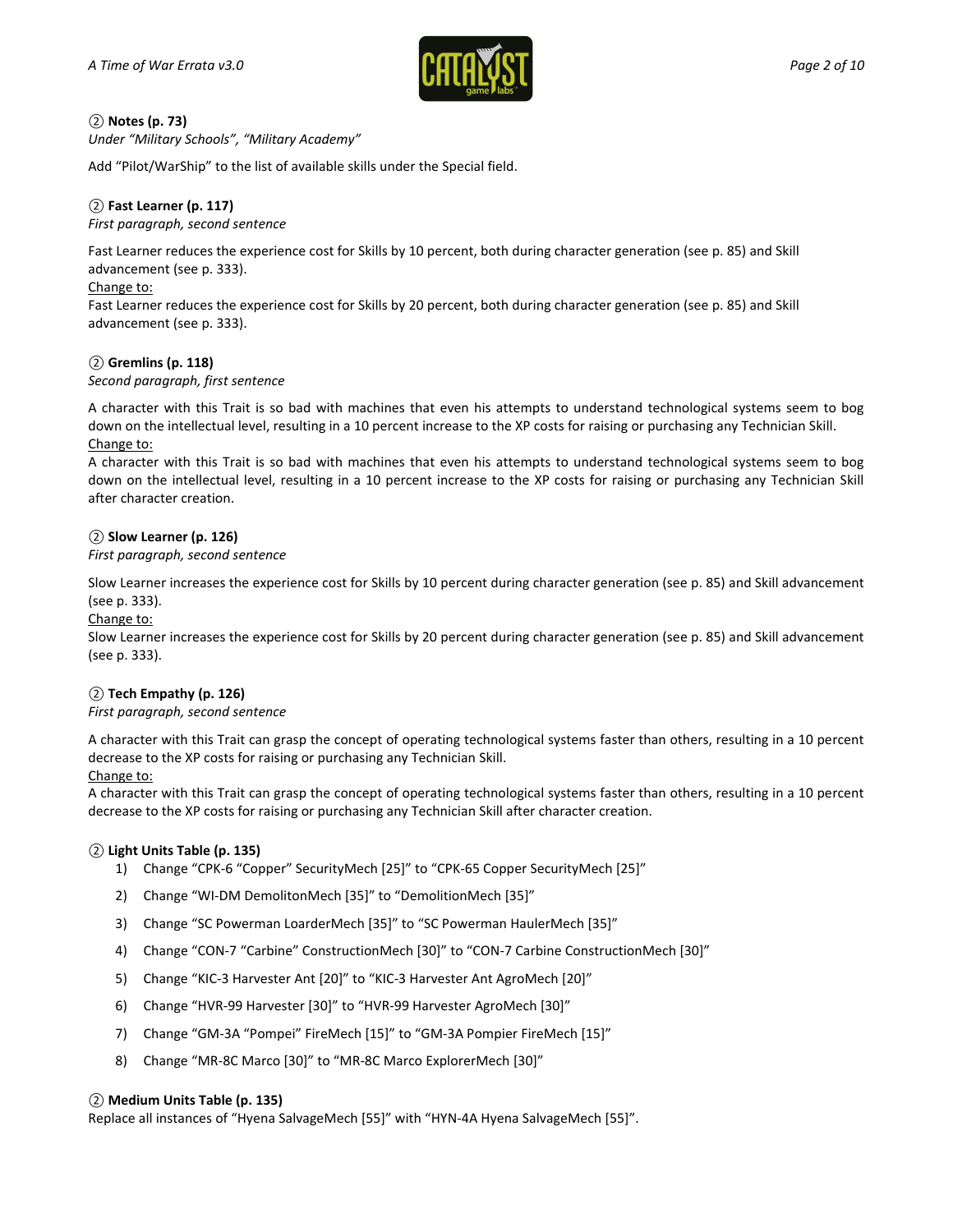

#### *②* **Heavy/Assault Units Table (p. 135)**

- 1) Replace all instances of "Kiso [100]" with "K-3N-KR4 Kiso [100]"
- 2) Change "GUR-2G Gurkha [35]" to "LM-4/C Lumberjack [70]"
- 3) Change "RCL-4 Dig Lord [65]" to "RCL-4 Dig Lord MiningMech [65]"
- 4) Change "ATAE-70 "Uni" CargoMech [70]" to "ATAE-70 Uni CargoMech [70]"

#### *②* **Specialties (p. 141)**

1) *First paragraph, last sentence*

Sample specialties include "Lasers" for any Gunnery subskill… Change to: Sample specialties include "Energy" for any Gunnery subskill…

2) *Second paragraph, last sentence*

…while a Skill listed as "Gunnery/'Mech (Laser)" indicates that the character's 'Mech-based Gunnery Skill specializes in laser weaponry, rather than ballistic or missile weapons.

Change to:

…while a Skill listed as "Gunnery/'Mech (Energy)" indicates that the character's 'Mech-based Gunnery Skill specializes in energy weaponry, rather than ballistic or missile weapons.

## *②* **Surgery (p. 155)**

#### *Third paragraph, second sentence*

As a general rule of thumb, the Surgery Skill should not be used on characters who have suffered less than half of their total number of hit points in damage, or who have sustained any single injury greater than half the character's BOD score (rounded down, if individual injuries are being tracked).

Change to:

As a general rule of thumb, the Surgery Skill should not be used on characters who have suffered less than half of their total number of hit points in damage, or who haven't sustained any single injury greater than half the character's BOD score (rounded down, if individual injuries are being tracked).

#### *②* **Initiative [example text] (p. 166)**

*Replace the second and third paragraphs with the following:*

*Josef's player rolls 2D6 and gets a result of 5. Robert, thanks to his Combat Paralysis, must roll 3D6 and take the worst two dice, but lucks out with a final result of 8 in spite of this handicap. For the thugs, the GM rolls an 8 for the leader, a 4 for Thug #2 and a 6 for Thug #3.*

*The Initiative sequence is thus Robert and the Thug Leader at 8, Thug #3 at 6, Josef on 5, and Thug #2 at 4. Finding Robert's RFL of 6 higher than the thug leader's RFL of 5, the gamemaster determines that Robert can act before the thug leader, followed by Thug #3.*

## *②* **Initiative Table (p. 166)**

*Bullet point*

\*To use Skill modifiers, Squad or Team Initiative rules must be in play. For Tactics, the appropriate Subskill is required; For both, the squad leader must be present, active and able to communicate with his troops to apply the modifier. Change to:

\*To use Tactics Skill modifier, character must have appropriate Tactics subskill; Leadership Skill modifier cannot be applied unless Squad or Team Initiative is in play, and Squad Leader is present, active, and able to communicate with his troops.

#### *②* **Encumbrance (p. 170)**

*Under "Encumbering Items", at the end of the section (before the example begins), insert the following new paragraph:*

For encumbrance purposes, a character's effective strength when wearing battle armor increases based on the suit's weight class and equipment (see Battle Armor Strength and Melee Modifiers Table, p. 216).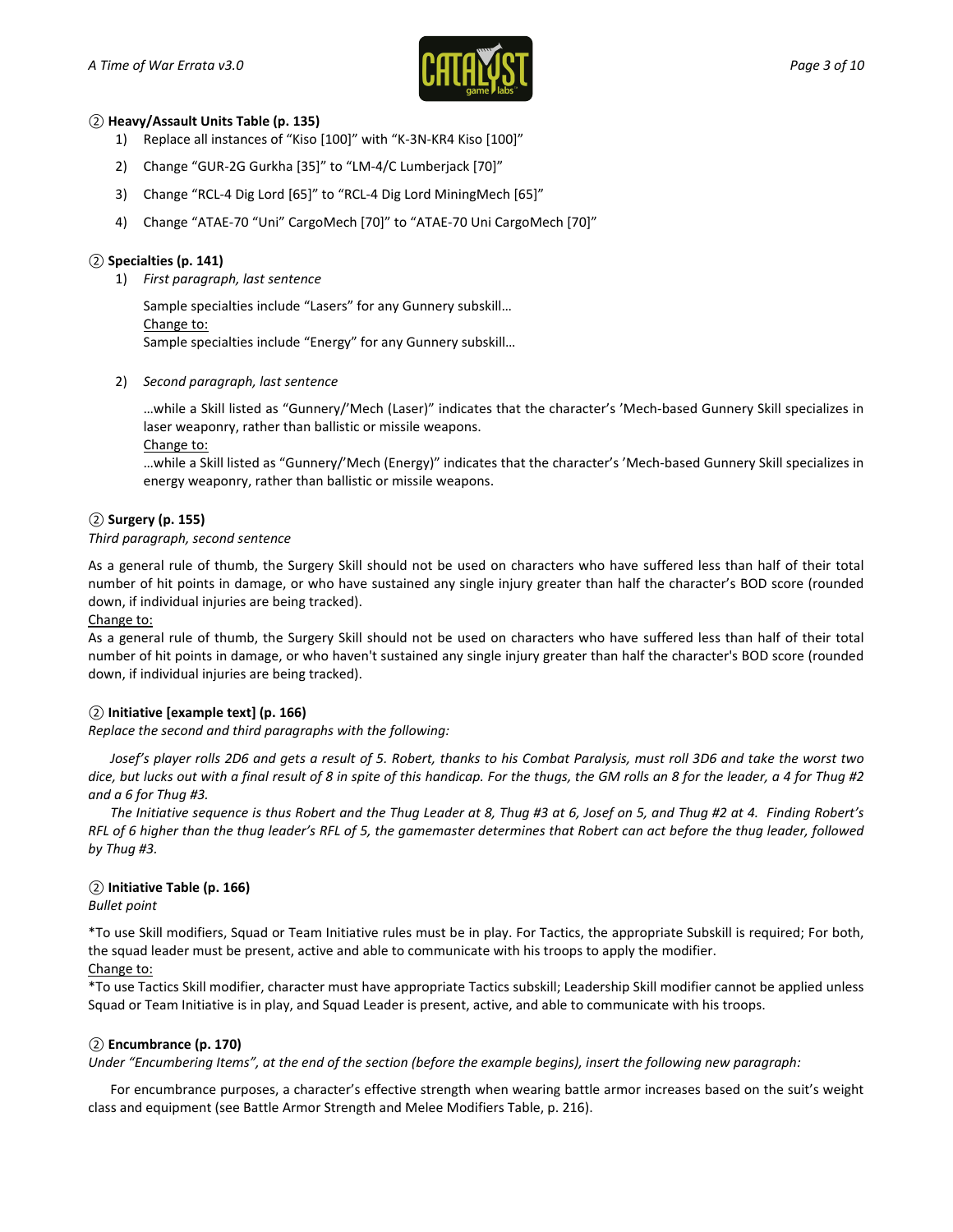

## *②* **Melee Combat Rolls (p. 175)**

*Bullet list, second item*

If the attacker's roll succeeds, but his MoS does not exceed the defender's MoS, both attacker and defender suffer damage. Change to:

If the attacker's roll succeeds, but his MoS does not exceed that of the defender, the defender may choose to either negate the attack entirely, or both sides will suffer damage.

#### *③* **Consciousness Check (p. 184)**

*At the end of the section (after the example text) insert the following new subsection:*

#### **Becoming Conscious**

A consciousness check is made in the End Phase of a combat turn for each character knocked out in a previous turn. Those that pass wake up.

#### *③* **Fatigue Accumulation Table (p. 189)**

*Last footnote*

†Round normally (.5 rounds up) Change to: †Round normally (.5 rounds down)

#### *②* **Battle Armor Melee Modifiers Table (p. 216)**

- 1) Rename this table to "Battle Armor Strength and Melee Modifiers Table"
- 2) Under "Other Features", insert a new line: Has Myomer Booster +0M  $/$  +12  $+2$  +2
- 3) Insert a new column, "STR Modifier". All entries for this column are +0, with the following exceptions:

| PA(L)/Exoskeleton (80-400 kg) | +1   |
|-------------------------------|------|
| Light (401-750 kg)            | $+2$ |
| Medium (751-1,000 kg)         | $+4$ |
| Heavy (1,001-1,500 kg)        | +6   |
| Assault (1,501-2,000 kg)      | $+8$ |
| Salvage Arm                   | $+2$ |
| Cargo Lifter                  | +8   |
| Has Myomer Booster            | +4   |
|                               |      |

4) *First footnote*

\*Quadrupeds may only attempt charging melee attacks.

Change to:

\*Quadruped battle armor melee attacks are a special ramming strike that can be delivered in a 5-second turn. The damage from this attack is the sum of all relevant BDs for chassis type and weight, +1 BD per 5 meters traveled in the turn (round up).

5) *Footnotes, at the bottom of the table insert the following new footnote:*

Note: STR Modifiers for battle armor apply only to encumbrance rules (see p. 170).

#### *②* **Vehicular Stealth Equipment Table (p. 218)**

*Under "Vehicle/'Mech Stealth Systems"*

- 1) After "Null Signature System", add "Void-Signature System 3/3/7†"
- 2) Angel ECM 10/0/0 Change to: Angel ECM 10/0/0††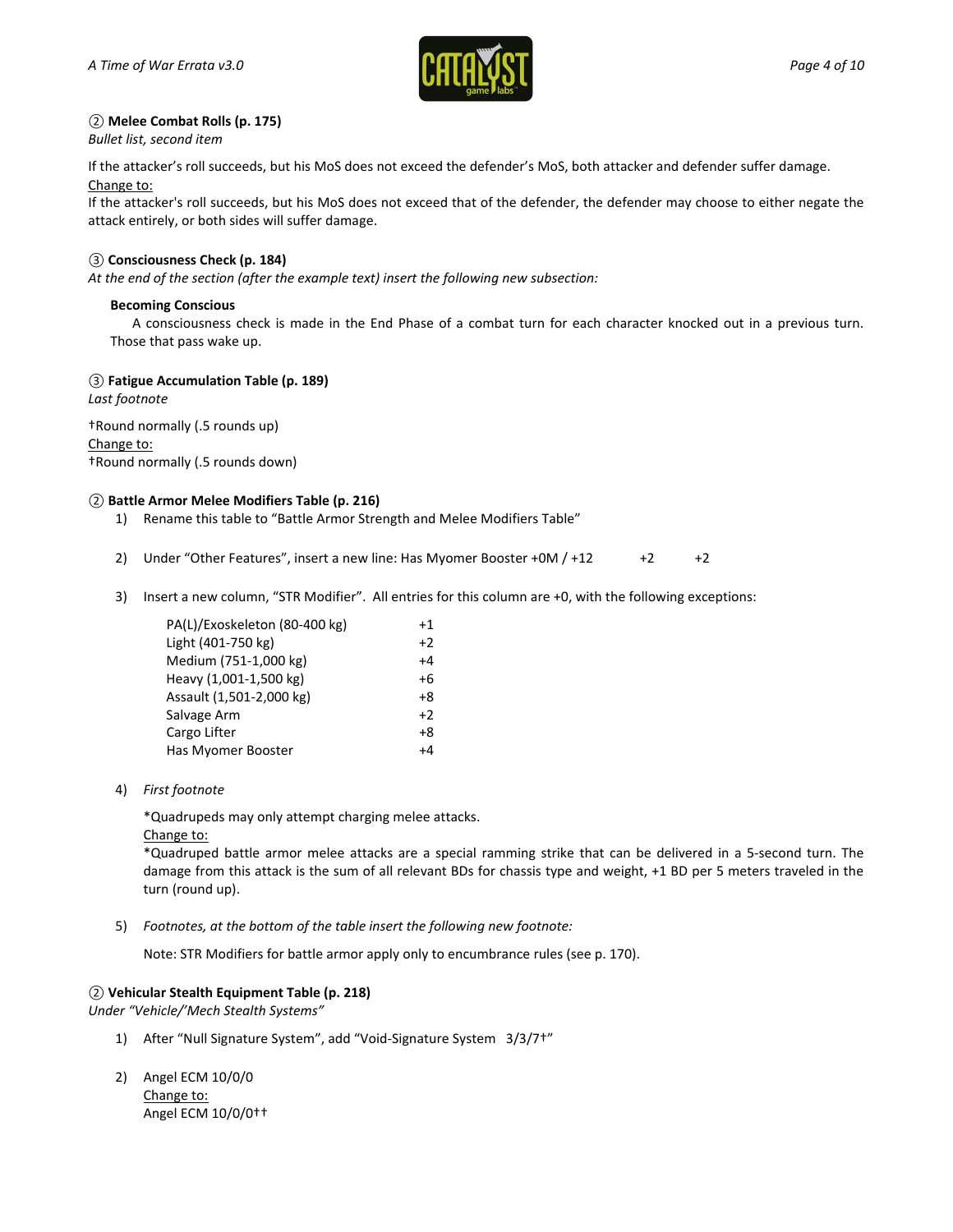

3) Add the following footnotes to the bottom of the table:

†If the Void-Sig unit's ECM is disabled, its E/I/C Rating becomes 0/3/0 ††If a unit with Stealth Armor uses an Angel ECM, use a 10/5/0rating instead. If a unit with Void-Sig uses an Angel ECM, use a 5/3/7 rating instead.

## *③* **Range Master (p. 221)**

*First sentence*

The Range Master Ability grants the warrior mastery over any range band except Short (Minimum, Medium, Long and so forth).

## Change to:

The Range Master Ability grants the warrior mastery over any range band except Short (Minimum, Medium, Long and Extreme).

## *③* **Sniper (p. 221)**

*First sentence*

The Sniper Special Pilot Ability reduces all range attack modifiers by half,

#### Change to:

The Sniper Special Pilot Ability reduces the Medium, Long and Extreme Range Attack modifiers by half.

## *②* **Modern Melee Weapons (p. 264)**

- 1) Neural Lash: Change range to "2M"
- 2) Vibrosword, Clan: Change weight to "4KG/\*"

## *②* **Ballistic Weapons, Cont. (p. 266)**

#### *Federated-Barrett M42B*

On the notes for the Standard and Close-In Modes, replace the contents of the Notes column with the following: Burst: 10; Laser Sight; 5-shot Compact Grenade Launcher

#### **Energy Weapons (p. 267)**

- 1) *②* M61A Combat System: Replace the contents of the Notes column with the following: Includes Laser sight and 5-shot Compact Grenade Launcher
- 2) *②* Mauser 960 Assault System: Replace the contents of the Notes column with the following: Burst: 10, Recoil: 0, includes detachable vibroblade and 6-shot Compact Grenade Launcher
- 3) *②* Mauser 1200 LSS: Replace the contents of the Notes column with the following: Burst: 5, Recoil: 0, includes detachable vibroblade and 6-shot Compact Grenade Launcher
- 4) *②* Mauser IIC IAS: Replace the contents of the Notes column with the following: Encumbering, includes detachable vibroblade and 5-shot Grenade Launcher
- 5) *③ Second printing only:* ER Laser Rifle: Change the AP/BD code from 4B/4 to 4E/4.

#### *③* **Flechette Weapons (p. 268)**

M&G Flechette Rifle: Change the Cost/Reload code from 75/2 to 200/8.

#### *②* **Grenade Launchers and Mortars (p. 273)**

- 1) Grenade Launcher: Change shots from 20 to 10.
- 2) Grenade Launcher, Automatic: Change shots from 10 to 20.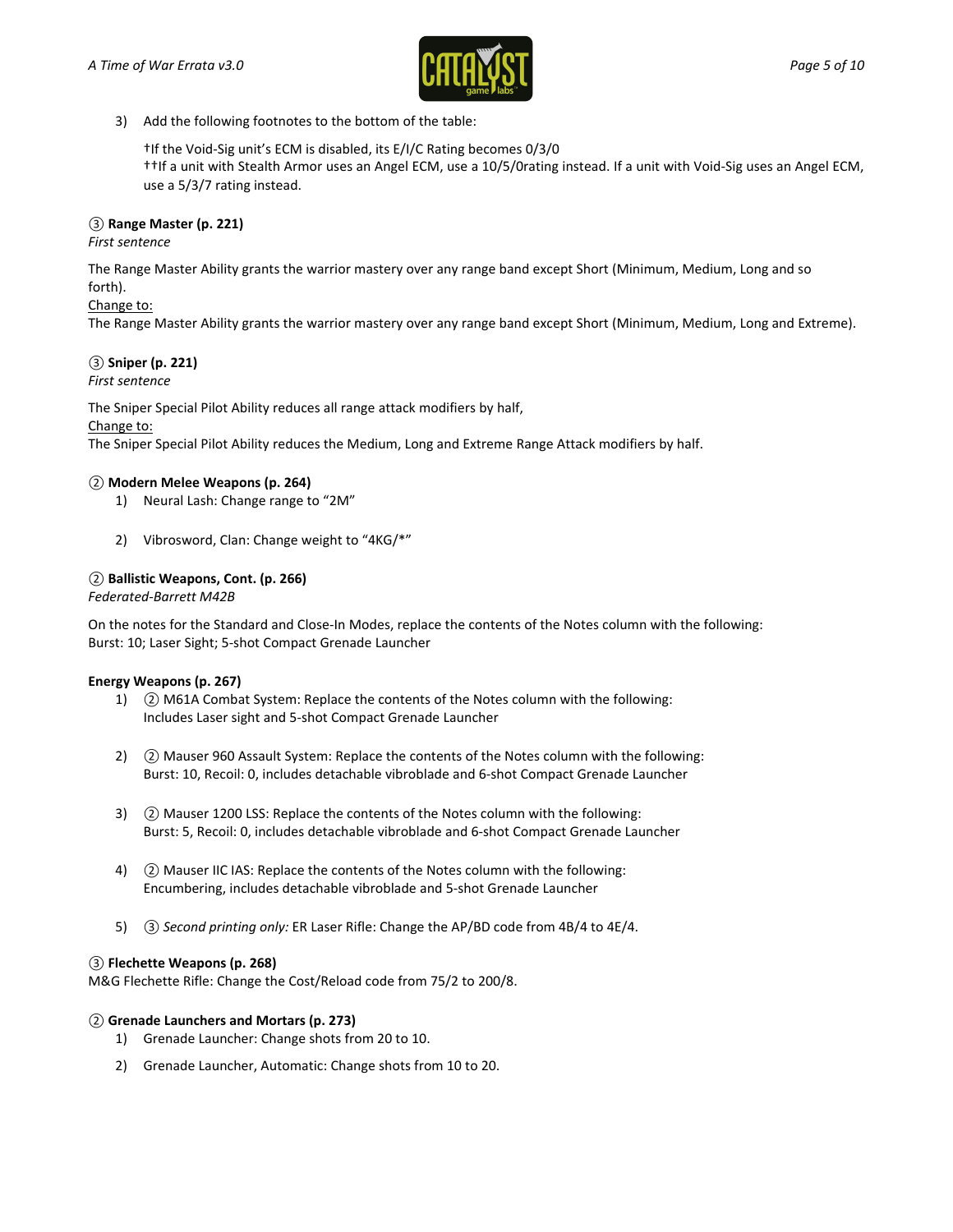

## **Missile Launchers (p. 274)**

- 1) *②* SRM Launcher (Light): Change shots from 2 to 1.
- 2) *②* SRM Launcher (Heavy): Change shots from 1 to 2.
- 3) *③* Mk 2 Man-Portable AA Weapon: Under "Notes", delete "Encumbering".

## *③* **Ordnance (pp. 282-284)**

*At the end of the † footnote append the following:*

If a flash attack exceeds the BAR of the defense (if any), you are considered Blinded for a number of turns equal to the Flash damage.

## *②* **Special Game Rules (p. 284)**

*Final paragraph, first sentence*

For example, a standard automatic rifle with its default clip inflicts 4B/4B damage per shot; but with flechette ammo, the same rifle delivers 2B/5BS damage (AP  $4B - 2B = 2B$ ; BD  $4B + 1S = 4BS$ ). Change to:

For example, a standard automatic rifle with its default clip inflicts 4B/4B damage per shot; but with flechette ammo, the same rifle delivers 1B/5BS damage (AP  $4B - 3B = 2B$ ; BD  $4B + 1S = 4BS$ ).

## *②* **Specialty Ammunition (p. 285)**

*Under "Slug-Thrower Specialty Ammo", between the Radioactive Tracker and Subsonic entries, insert the following new ammunition type:*

Item: Shotgun Solid Slugs Equipment Ratings: B/A-A-A/B AP/BD: +3B/-0S Cost/Reload: x4 Aff: - Notes: Shotguns only.

## *③* **Weapon Accessories (p. 286)**

*Gyroscopic Harness, under "Notes"*

ENCUMBERING\*\* Change to: ALLOWS USE OF SEMI-PORTABLE ITEM BY SINGLE OPERATOR (ITEM/HARNESS COMBINATION IS ENCUMBERING); ENCUMBERING\*\*

## *③* **Special Game Rules for Personal Armor (p. 289)**

*At the end of the section insert the following:*

Personal armor cannot be worn with an exoskeleton or power armor.

## **Standard Armor Kits (By Faction) (p. 292)**

- 1) *② Under "Clans, Generic"*
	- a) Change the Equipment Rating for both the Helmet and Suit from "E/E-E-E/F" to "E/X-E-E/F"
	- b) Change the Equipment Rating for both the Boots and Gloves from "C/E-E-E/F" to "C/X-E-E/F"
- 2) *Under "ComStar/Word of Blake"*
	- a) *②* Change the Equipment Rating for the Helmet from "F/D-D-D/F" to "F/X-D-D/F"
	- b) *②* Change the Equipment Rating for the Suit from "D/E-E-E/E" to "E/X-E-D/E"
	- c) *②* Change the Equipment Rating for the Boots from "B/A-A-A/A" to "E/X-A-A/A"
	- d) *③ Second printing only:* Change the Equipment Ratings for the Gloves from E/X-A-A/A to B/A-A-A/A

## *③* **Repair/Salvage Gear (p. 310)**

Fission/Fusion Repair Kit: Under "Notes", change ENCUMBERING to MOBILE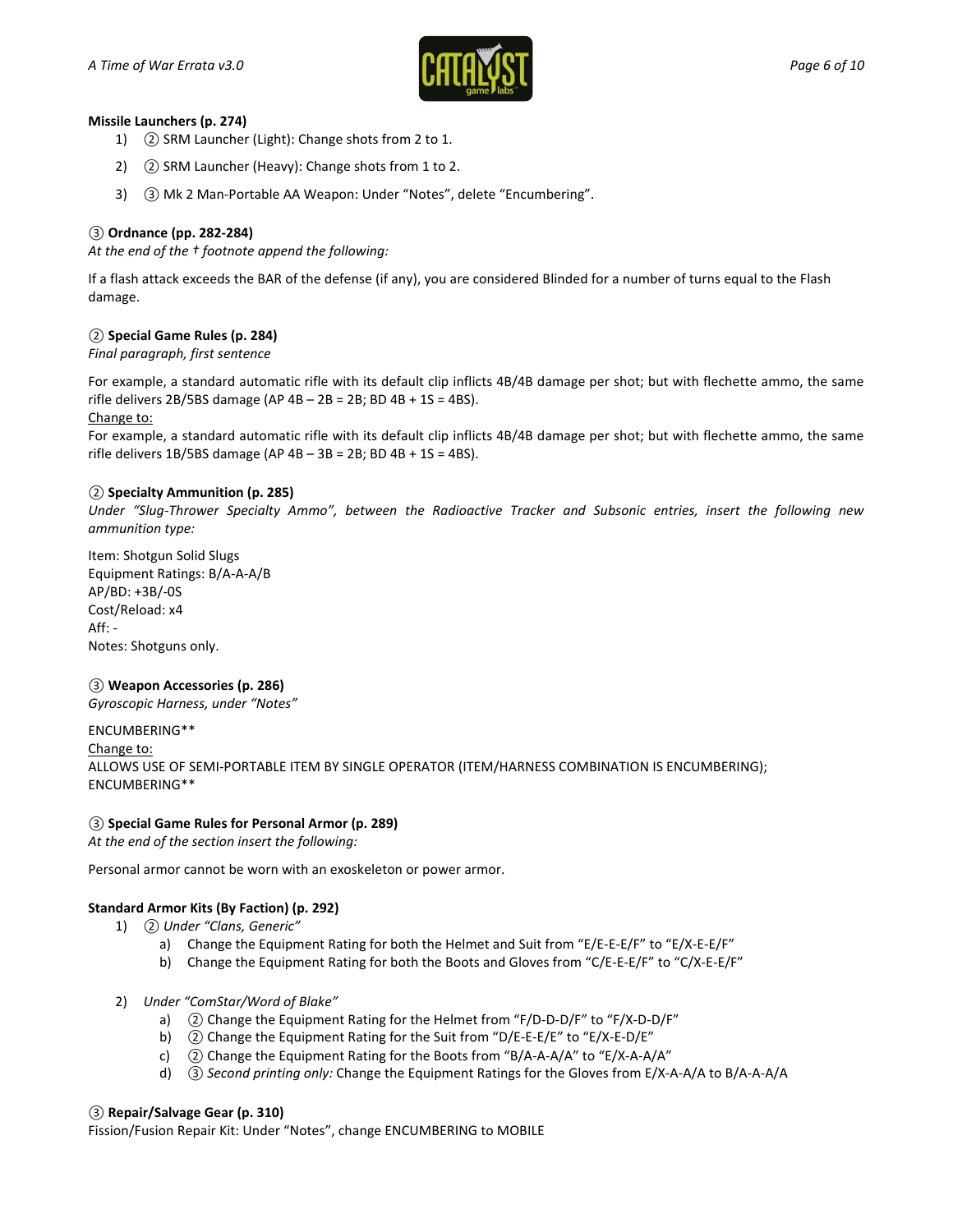

#### *②* **Personal Vehicles Table (p. 324)**

- 1) Routemaster Hoverbus: change Equipment Ratings to "C/B-B-A/C".
- 2) Crimson Streak: change Armor to "2/2/1 (8)". Change Cargo to "75".
- 3) Bayamo Hoverbike: change Equipment Ratings to "D/X-D-A/B".
- 4) Air Car Hovercraft: change Armor to "2/1/2 (3)". Change Cargo to "147".
- 5) Feicui Aircar Hovercraft: change Armor to "3/1/1 (3)". Change Cargo to "192".
- 6) Hurricane Hover Car: change Armor to "2/1/1 (2)". Change Cargo to "49".
- 7) Saturnus V Racer: change Fuel to "108/AL". Change Range to "887KM". Change Cargo to "0".
- 8) Blue Nova Sports Car: change Equipment Ratings to "B/X-X-A/B".
- 9) Aston-Martin Fiver Roadster: change Equipment Ratings to "D/X-X-A/B".
- 10) A-M Fiver Traveler Minivan: change Equipment Ratings to "D/X-X-A/B".
- 11) Skoda Growler Utility Truck: change Cargo to "128".
- 12) Bulldog Medium Truck: change Equipment Ratings to "B/X-B-A/B".
- 13) Jeep: Change Armor to "2/2/1 (5)". Change Cargo to "294".
- 14) Jet Sled Tracked Snowmobile: change Equipment Ratings to "D/D-E-D/B". Change Cost to "5,000". Change Armor to "1/1/1 (2)". Change Range to "244KM". Change Cargo to "29".

## *②* **Personal Vehicles Table (cont.) (p. 325)**

- 1) Zanadu Air Bus Jet: Change Equipment Ratings to "C/X-E-C/C". Change Crew/Pass to "6/100". Change Cargo to "6,500".
- 2) Soar VTOL: Change Cargo to "50".
- 3) Atlantia Luxury Yacht: Change Armor to "25/16/10 (3)". Change Crew/Pass to "9/7". Change Cargo to "7,000". Change Note to "Note: 7 Luxury Quarters, 9 Crew Quarters".
- 4) ‡‡These generic vehicles were not detailed in Technical Readout: Vehicle Annex. Change to: ‡‡These generic vehicles were not detailed in *Technical Readout: Vehicle Annex Revised*.

#### *②* **Training (p. 334)**

#### *Second paragraph, second sentence*

Subtract from this roll half of the difference between the student's skill level and that of the trainer…

Change to:

Add to this roll half of the difference between the student's skill level and that of the trainer, round down...

#### *②* **The Sandbox Approach [example text] (p. 346)**

Replace all instances of "Balalaba" or "Ballaliba" with "Ballalaba".

## *②* **Battle Armor Squad Combat Record Sheet (p. 393)**

*Weapons Listing, Skill Column*

For all entries, replace "Pilot/Battlesuit" with "Martial Arts".

#### *③* **Fatigue Accumulation Table (p. 400)**

*At the bottom of the table insert the following footnote:*

†Round normally (.5 rounds down)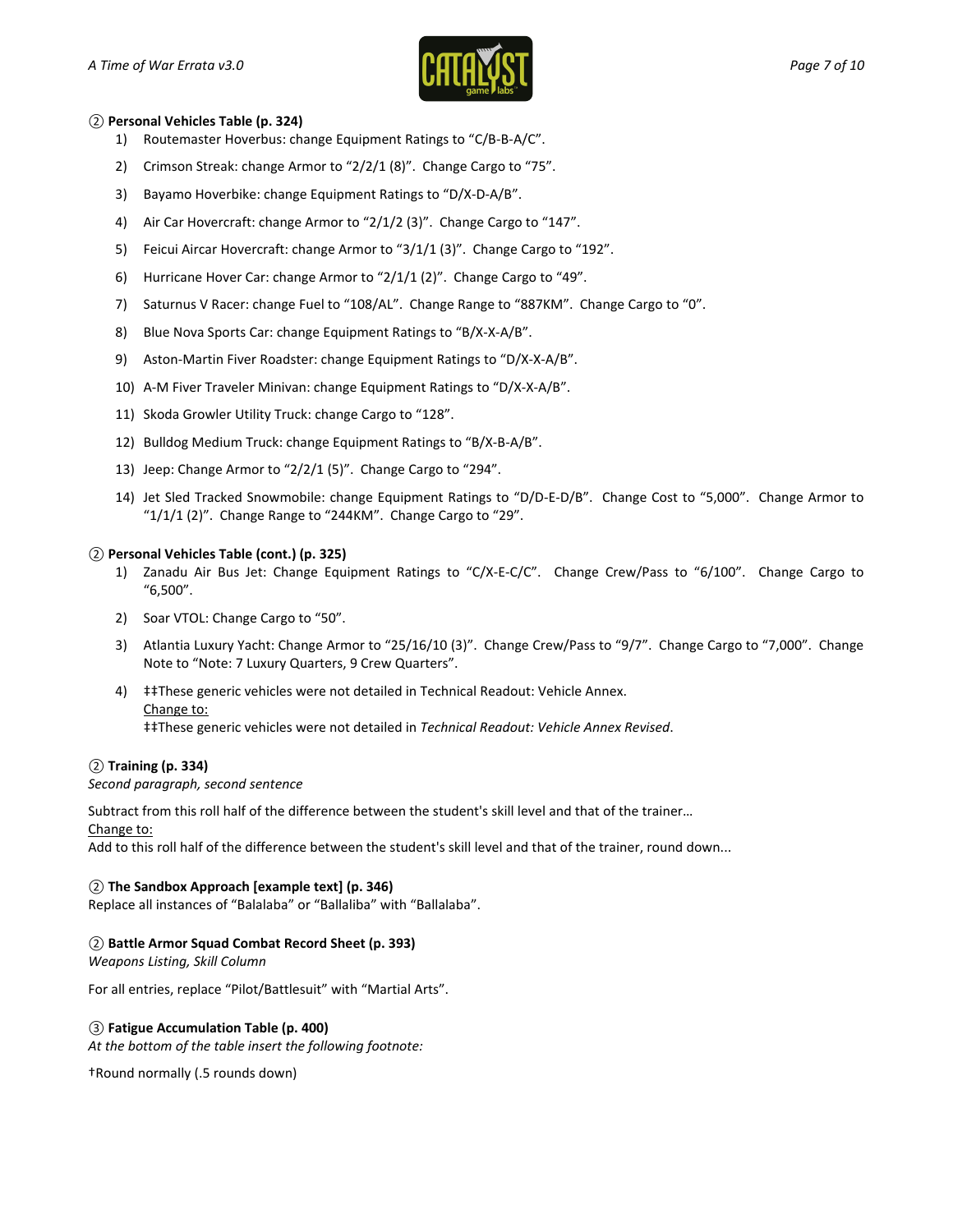

**©2022 The Topps Company Inc. All Rights Reserved.**

**A Time of War: The BattleTech RPG, A Time of War Companion, BattleTech, BattleMech, 'Mech, and MechWarrior are registered trademarks and/or trademarks of The Topps Company Inc. in the United States and/or other countries.**

**Catalyst Game Labs and the Catalyst Game Labs logo are trademarks of InMediaRes Productions, LLC.**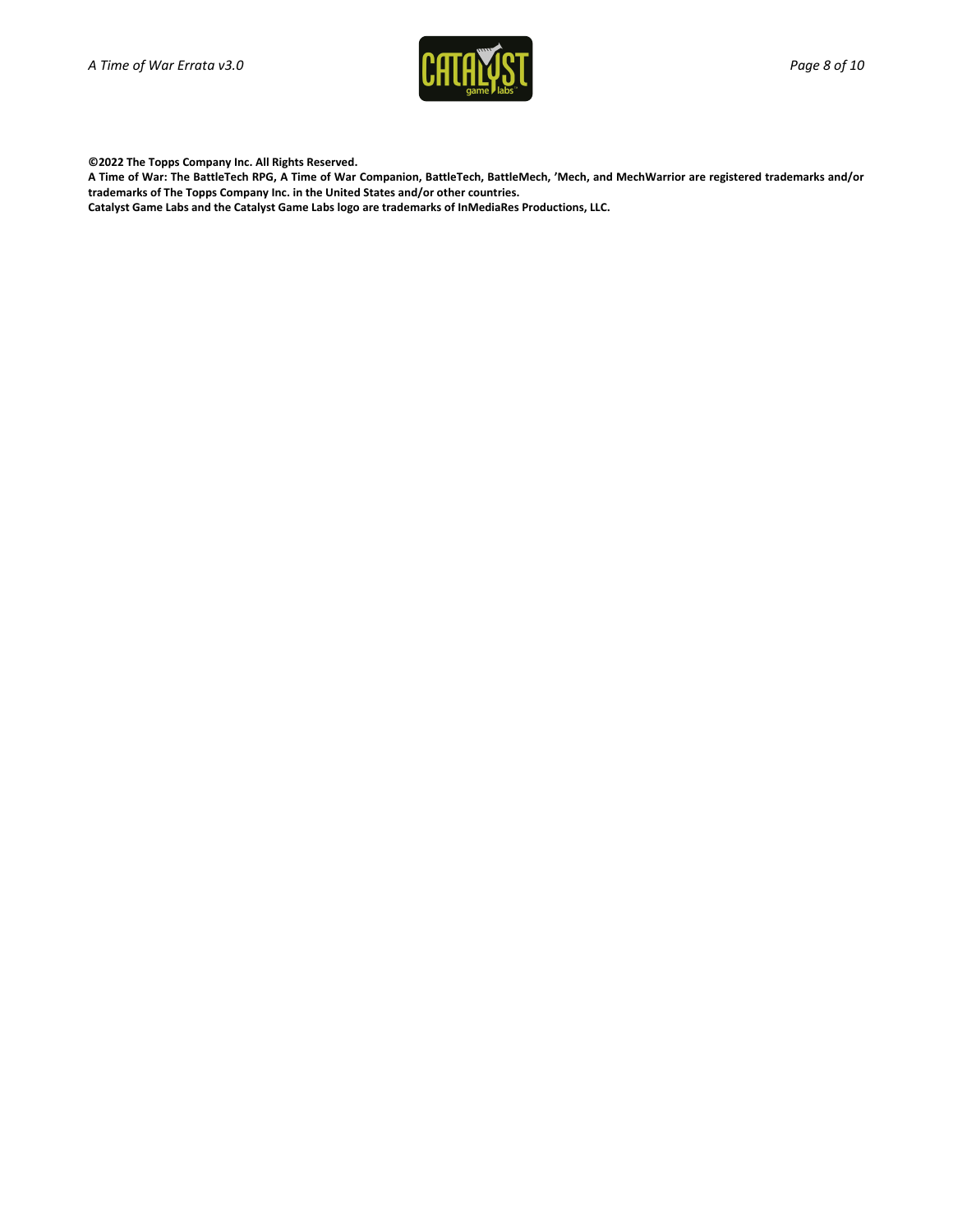

# **NEW ADDITIONS**

These are all the new entries or modifications of old entries for the third printing of *A Time of War*. They may also be found in the **Full Errata** section in the appropriate locations, marked with a "*③*".

## *③* **Consciousness Check (p. 184)**

*At the end of the section (after the example text) insert the following new subsection:*

#### **Becoming Conscious**

A consciousness check is made in the End Phase of a combat turn for each character knocked out in a previous turn. Those that pass wake up.

*③* **Fatigue Accumulation Table (p. 189)**

*Last footnote*

†Round normally (.5 rounds up) Change to: †Round normally (.5 rounds down)

## *③* **Range Master (p. 221)**

*First sentence*

The Range Master Ability grants the warrior mastery over any range band except Short (Minimum, Medium, Long and so forth).

#### Change to:

The Range Master Ability grants the warrior mastery over any range band except Short (Minimum, Medium, Long and Extreme).

#### *③* **Sniper (p. 221)** *First sentence*

The Sniper Special Pilot Ability reduces all range attack modifiers by half, Change to:

The Sniper Special Pilot Ability reduces the Medium, Long and Extreme Range Attack modifiers by half.

#### *③* **Energy Weapons (p. 267)**

*Second printing only:* ER Laser Rifle: Change the AP/BD code from 4B/4 to 4E/4.

## *③* **Flechette Weapons (p. 268)**

M&G Flechette Rifle: Change the Cost/Reload code from 75/2 to 200/8.

## *③* **Missile Launchers (p. 274)**

Mk 2 Man-Portable AA Weapon: Under "Notes", delete "Encumbering".

#### *③* **Ordnance (pp. 282-284)**

*At the end of the † footnote append the following:*

If a flash attack exceeds the BAR of the defense (if any), you are considered Blinded for a number of turns equal to the Flash damage.

## *③* **Weapon Accessories (p. 286)**

*Gyroscopic Harness, under "Notes"*

ENCUMBERING\*\* Change to: ALLOWS USE OF SEMI-PORTABLE ITEM BY SINGLE OPERATOR (ITEM/HARNESS COMBINATION IS ENCUMBERING); ENCUMBERING\*\*